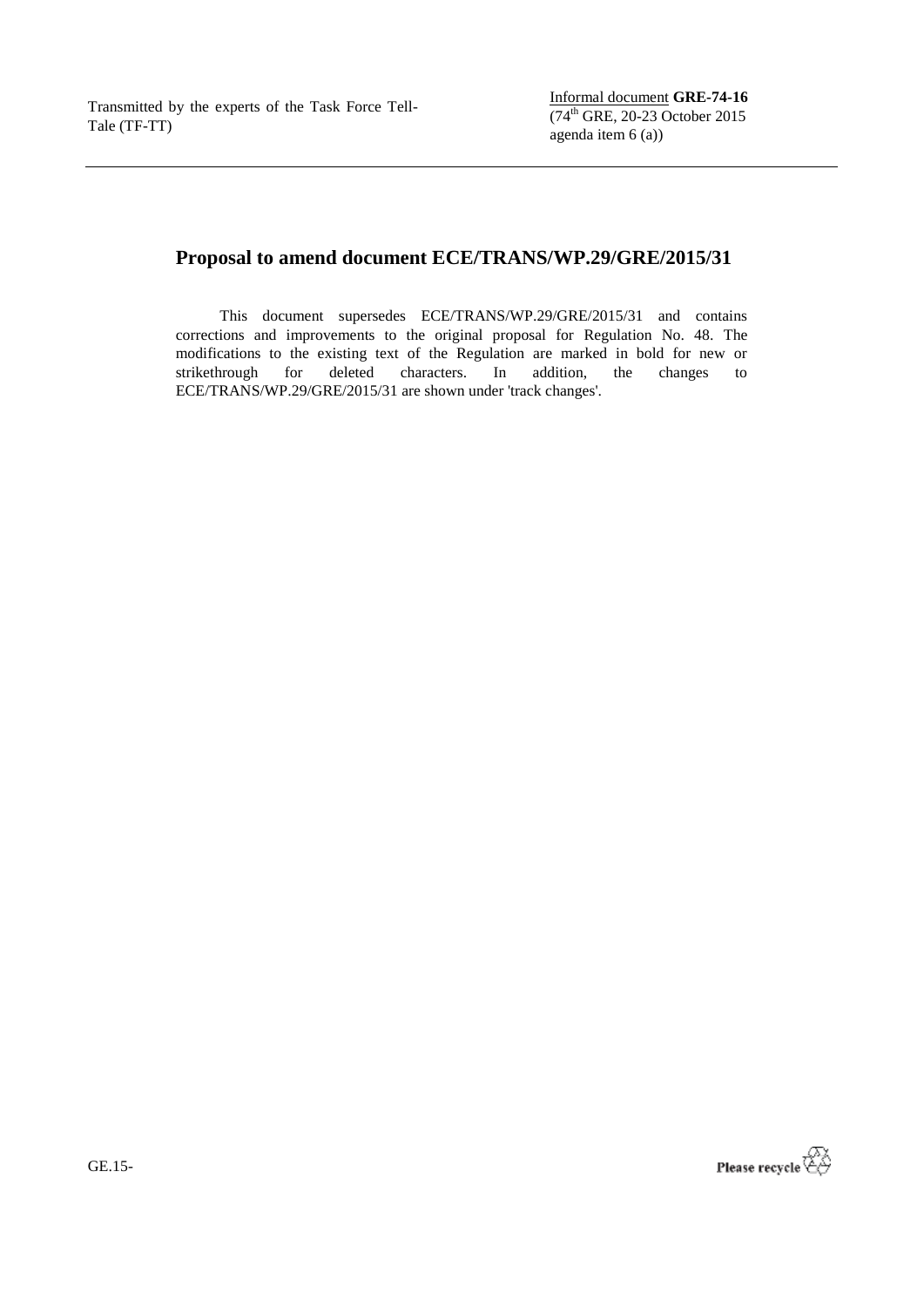

# **Economic and Social Council** Distr.: General

6 August 2015

Original: English

# **Economic Commission for Europe**

Inland Transport Committee

#### **World Forum for Harmonization of Vehicle Regulations**

**Working Party on Lighting and Light-Signalling**

**Seventy-fourth session** Geneva, 20–23 October 2015 Item 6 (a) of the provisional agenda **Regulation No. 48 (Installation of lighting and light-signalling devices) – Proposals for amendments to the 05 and 06 series of amendments**

### **Proposal to amend the requirements of Regulation No. 48 (Installation of lighting and light-signalling devices) on tell-tales indicating a failure**

#### **Submitted by the Task Force on Tell-Tales\***

The text reproduced below was prepared by the experts of the Task Force on Tell-Tales (TF-TT). It is based on informal document GRE-73-11. The modifications to the existing text of the UN Regulations are marked in bold for new or strikethrough for deleted characters.

In accordance with the programme of work of the Inland Transport Committee for 2012–2016 (ECE/TRANS/224, para. 94 and ECE/TRANS/2012/12, programme activity 02.4), the World Forum will develop, harmonize and update Regulations in order to enhance the performance of vehicles. The present document is submitted in conformity with that mandate.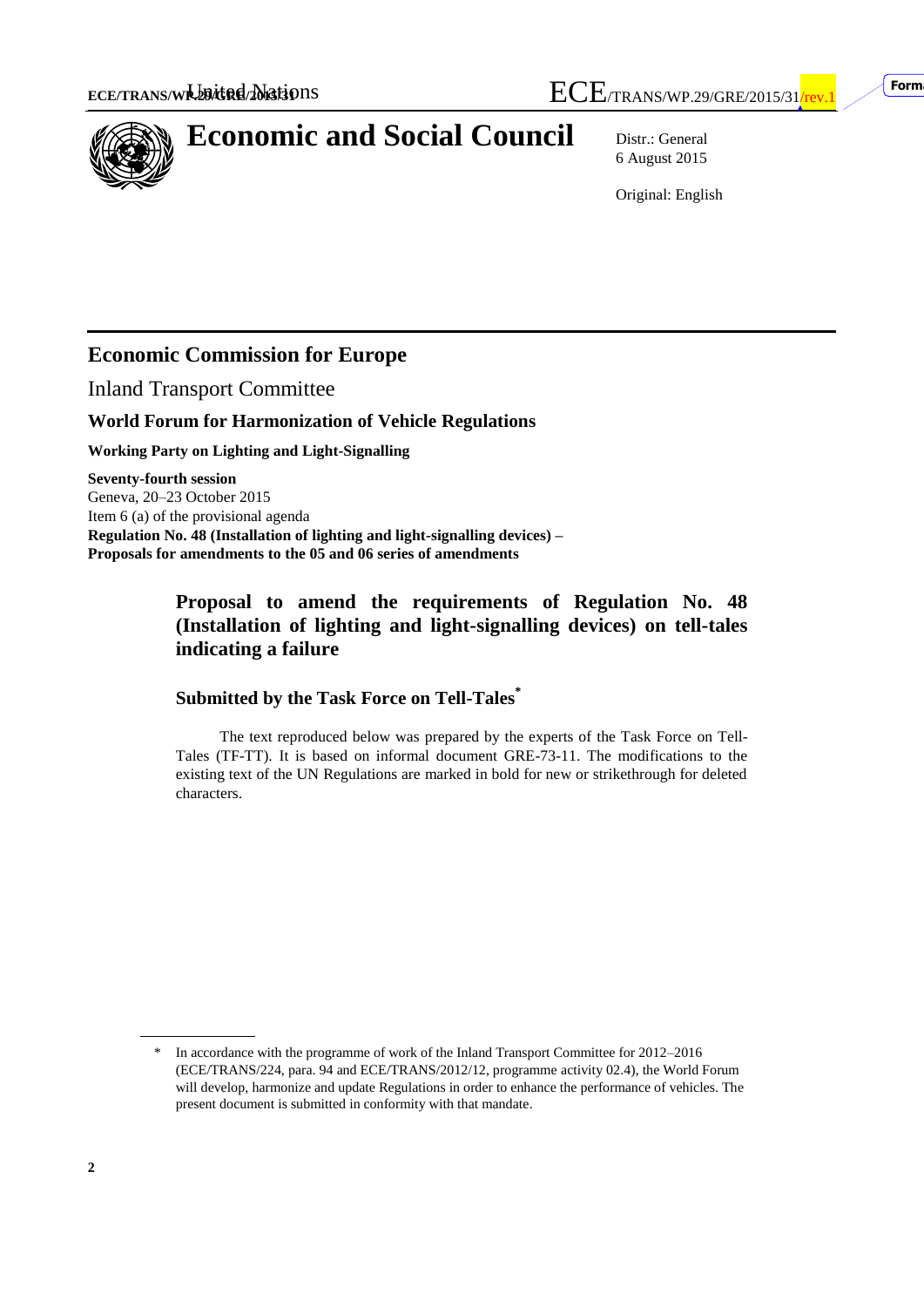#### **I. Proposal**

*Paragraph 6.7.8.*, amend to read:

"6.7.8. Tell-tale

Tell-tale optional, **however a tell-tale indicating failure is mandatory if required by the device regulation**.

Where **the above tell-tale is** fitted, this tell-tale shall be an operating tell-tale consisting of a non-flashing warning light which comes on in the event of the malfunctioning of the stop lamps."

*Paragraph 6.9.8.*, amend to read:

"6.9.8. Tell-tale

Circuit-closed tell-tale mandatory.

This tell-tale shall be non-flashing and shall not be required if the instrument panel lighting can only be turned on simultaneously with the front position lamps.

This requirement does not apply when light signalling system operates according to Paragraph 6.2.7.6.2.

#### **However, a tell-tale indicating failure is mandatory if required by the component regulation.**"

*Paragraph 6.10.8.*, amend to read:

"6.10.8. Tell-tale

Circuit-closed tell-tale mandatory. It shall be combined with that of the front position lamps.

This requirement does not apply when light signalling system operates according to paragraph 6.2.7.6.2.

**However, a tell-tale indicating failure is mandatory if required by the component regulation.**"

*Paragraph 6.13.8.*, amend to read:

"6.13.8. Tell-tale

Tell-tale optional. If it exists, its function shall be carried out by the tell-tale required for the front and rear position lamps.

**However, a tell-tale indicating failure is mandatory if required by the component regulation.**"

*Paragraph 6.19.8.*, amend to read:

"6.19.8. Tell-tale

Closed-circuit tell-tale optional, **however a tell-tale indicating failure is**  mandatory if required by the **component** regulation."

*Annex 1, item 9,* amend to read:

"…









| <b>Form</b> |  |  |
|-------------|--|--|
|             |  |  |